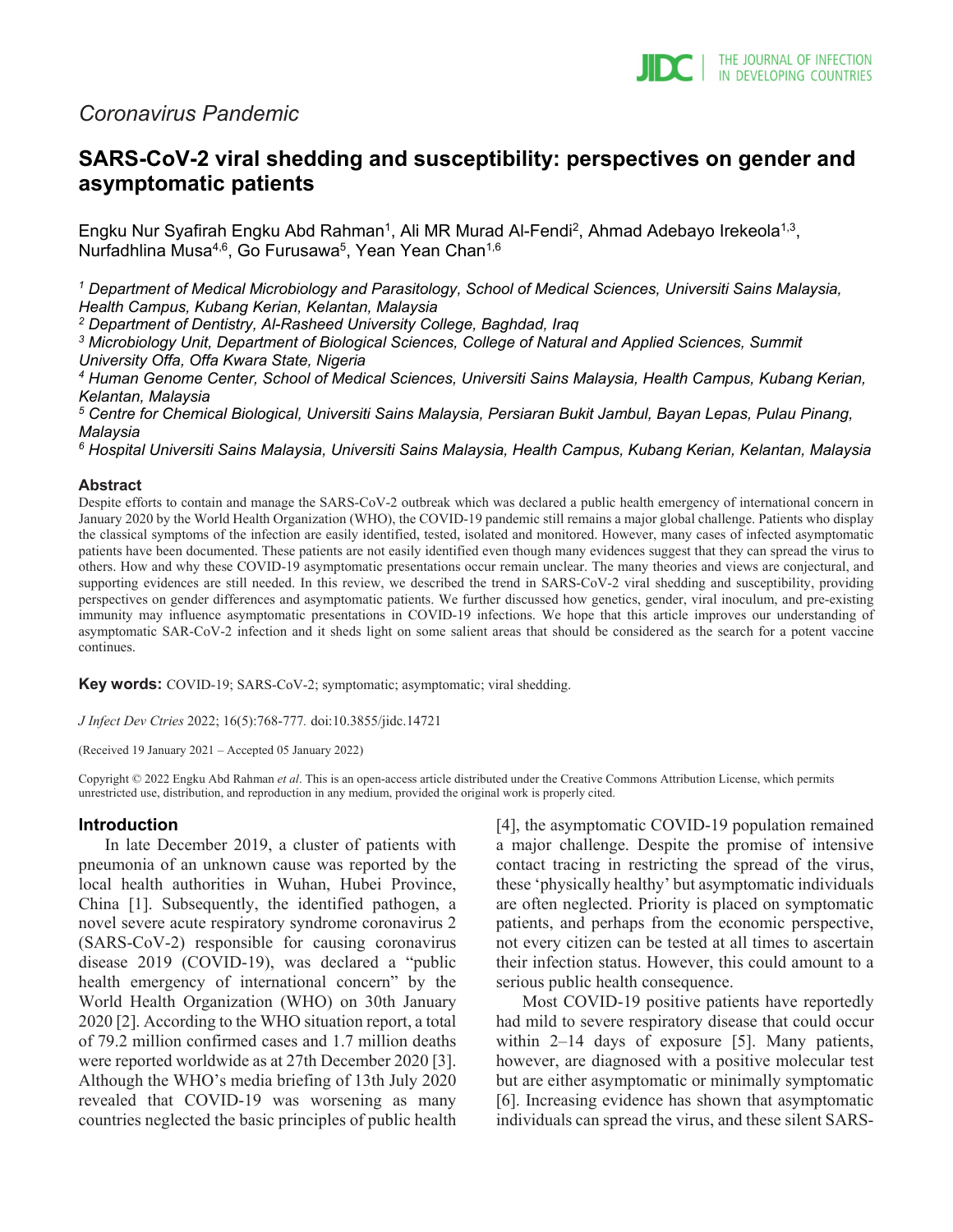CoV-2 spreaders have created difficulties in the management of the pandemic [6,7]. Most of the SARS-CoV-2 studies focused predominantly on symptomatic cases, therefore, data on asymptomatic cases are sparse. During the pre-symptomatic and asymptomatic phases, silent disease transmissions are responsible for more than 50% of the overall spread in COVID-19 outbreaks [8]. These silent transmissions can continue to cause outbreaks, even if all symptomatic cases are immediately isolated [8].

In terms of gender vulnerability to COVID-19, men, regardless of age, are more at risk of worse outcomes and death compared to females [9]. Previous clinical studies have also shown that females are less vulnerable to contracting viral infections, and have decreased production of cytokines [10]. Furthermore, in vivo studies in mice reveal higher expression of angiotensin-converting enzyme 2 (ACE2) in the kidneys of males compared to females [10,11]. This could account for the gender differences in vulnerability and advancement of COVID-19 since ACE2 is an important receptor for the virus. These results may indicate that men are more likely to get infected and die from COVID-19. Our understandings of the COVID-19 clinical features, gender susceptibility, and immune responses of asymptomatic people infected with SARS-CoV-2 are, however, limited.

In this narrative review, we provide a succinct account of SARS-CoV-2 viral shedding and susceptibility as they relate to gender and the asymptomatic population. We presented some salient factors that will not only improve our understanding of the gender and asymptomatic realm of SARS-CoV-2 but will also help shape our perspective and approach to tackling the pandemic. We feel that these elements are critical for a better understanding of the pathophysiology of COVID-19, and should be carefully considered by clinicians and scientists in the field.

**Table 1.** Duration of SARS-CoV-2 viral shedding in asymptomatic and symptomatic patients. Different sample types showed distinct duration of viral shedding in both symptomatic and asymptomatic patients.

| <b>Study</b>                   | Type of sample                                            | <b>Type of patients</b>                        | Duration of viral shedding<br>(days) | <b>Remarks</b>                                                                                                                                                                                       |
|--------------------------------|-----------------------------------------------------------|------------------------------------------------|--------------------------------------|------------------------------------------------------------------------------------------------------------------------------------------------------------------------------------------------------|
| Lee <i>et al.</i><br>2020 [74] | Nasopharyngeal and<br>oropharyngeal swab                  | Symptomatic<br>(including pre-<br>symptomatic) | 19.5 (SE = $0.63$ )                  | Viral loads in asymptomatic patients from diagnosis to<br>discharge tend to decrease more slowly in the time interaction<br>trend than those in symptomatic (including pre-symptomatic)              |
|                                |                                                           | Asymptomatic                                   | $17(SE = 1.07)$                      | patients                                                                                                                                                                                             |
| Li et al. 2020<br>$[75]$       | Nasopharyngeal,<br>oropharyngeal, sputum<br>and anal swab | Pre-symptomatic                                | 11.5 (IOR: 10-14)                    | Seven patients (38.9%) continued to shed virus after hospital                                                                                                                                        |
|                                |                                                           | Asymptomatic<br>Mildly symptomatic             | 28 (IQR: 5-30)<br>31 (IQR: 23.5–38)  | discharge and during recovering phase. Detectable antibodies<br>of SARS-CoV-2 and RNA were simultaneously observed in                                                                                |
|                                |                                                           |                                                |                                      | five patients (27.8%)                                                                                                                                                                                |
| Zheng et al.<br>2020 [76]      | Stool<br>Respiratory (sputum<br>and saliva)               | Symptomatic                                    | $22$ (IQR: 17-31)<br>18 (IQR: 13-29) | The median duration of virus in respiratory samples of patients<br>with severe disease (21 days, IQR: 14-30) was significantly<br>longer than patients with mild disease (14 days, IQR: $10-21$ ; p  |
|                                | Serum                                                     |                                                | 16 (IQR: $11-21$ )                   | $= 0.04$                                                                                                                                                                                             |
| Lu et al.<br>2020 [77]         | Nasopharyngeal swab                                       | Symptomatic                                    | 17 (IQR: 12-23)                      | Prolonged duration of viral shedding in children with COVID-<br>19 was associated with symptomatic infection (particularly<br>fever, pneumonia, and lymphocyte count less than $2.0 \times 10^9$ /L. |
|                                |                                                           | Asymptomatic                                   | 11 ( $IQR: 9-13$ )                   | Symptom assessment could be a cue to ascertaining viral<br>shedding status in children with COVID-19                                                                                                 |
| Qi et al.<br>2020 [78]         | Nasopharyngeal swab                                       | Symptomatic                                    | $17$ (IQR: $12-21$ )                 |                                                                                                                                                                                                      |
| Fu et al.<br>2020 [12]         | Oropharyngeal swab                                        | Symptomatic                                    | 19 (IOR: 16-23)                      | Patients with decreased albumin levels, cardiovascular disease<br>and delayed antiviral therapy experienced delays in the<br>clearance of SARS-CoV-2 viral RNA                                       |
| Ling et al.<br>2020 [79]       | Oropharyngeal swab                                        | Symptomatic                                    | $9.5$ (IQR: 6-11)                    | As the clearance of viral RNA in patient's stools was delayed                                                                                                                                        |
|                                | Stool                                                     |                                                | 11 ( $IQR: 9-16$ )                   | compared to that in oropharyngeal swabs, it may be pertinent<br>to identify viral RNA in feces during convalescence                                                                                  |
| Lo et al.<br>2020 [80]         | Nasopharyngeal swab<br>Stool                              | Symptomatic                                    | $18.2$ (SD: 4.6)<br>19.3 (SD: 3.4)   |                                                                                                                                                                                                      |
| Zhang et al.<br>2020 [81]      | Nasopharyngeal and/or<br>oropharyngeal swab<br>Stool      | Symptomatic                                    | $10$ (IQR: 8-17)                     |                                                                                                                                                                                                      |
|                                |                                                           |                                                | 22 (IQR: 15.5–23.5)                  |                                                                                                                                                                                                      |
| Long et al.<br>2020 [5]        | Nasopharyngeal swab                                       | Asymptomatic<br>Mild symptomatic               | 19 (IOR: 15-26)<br>14 (IQR: 9-22)    | The asymptomatic group had a significantly longer duration of<br>viral shedding than the symptomatic group                                                                                           |
| Cevik et al.<br>2020 [82]      | Upper respiratory tract<br>(URT)                          | Symptomatic                                    | 17 (95% CI: 15.5–18.6)               |                                                                                                                                                                                                      |
|                                | Lower respiratory tract<br>(LRT)                          |                                                | 14.6 (95% CI: 9.3–20.0)              | Maximum duration of SARS-CoV-2 viral RNA shedding<br>reported in URT, LRT, stool and serum were 83, 59, 35 and 60<br>days, respectively                                                              |
|                                | Stool                                                     |                                                | 17.2 (95% CI: 14.4-20.1)             |                                                                                                                                                                                                      |
|                                | Serum                                                     |                                                | 16.6 (95% CI: 3.6–29.7)              |                                                                                                                                                                                                      |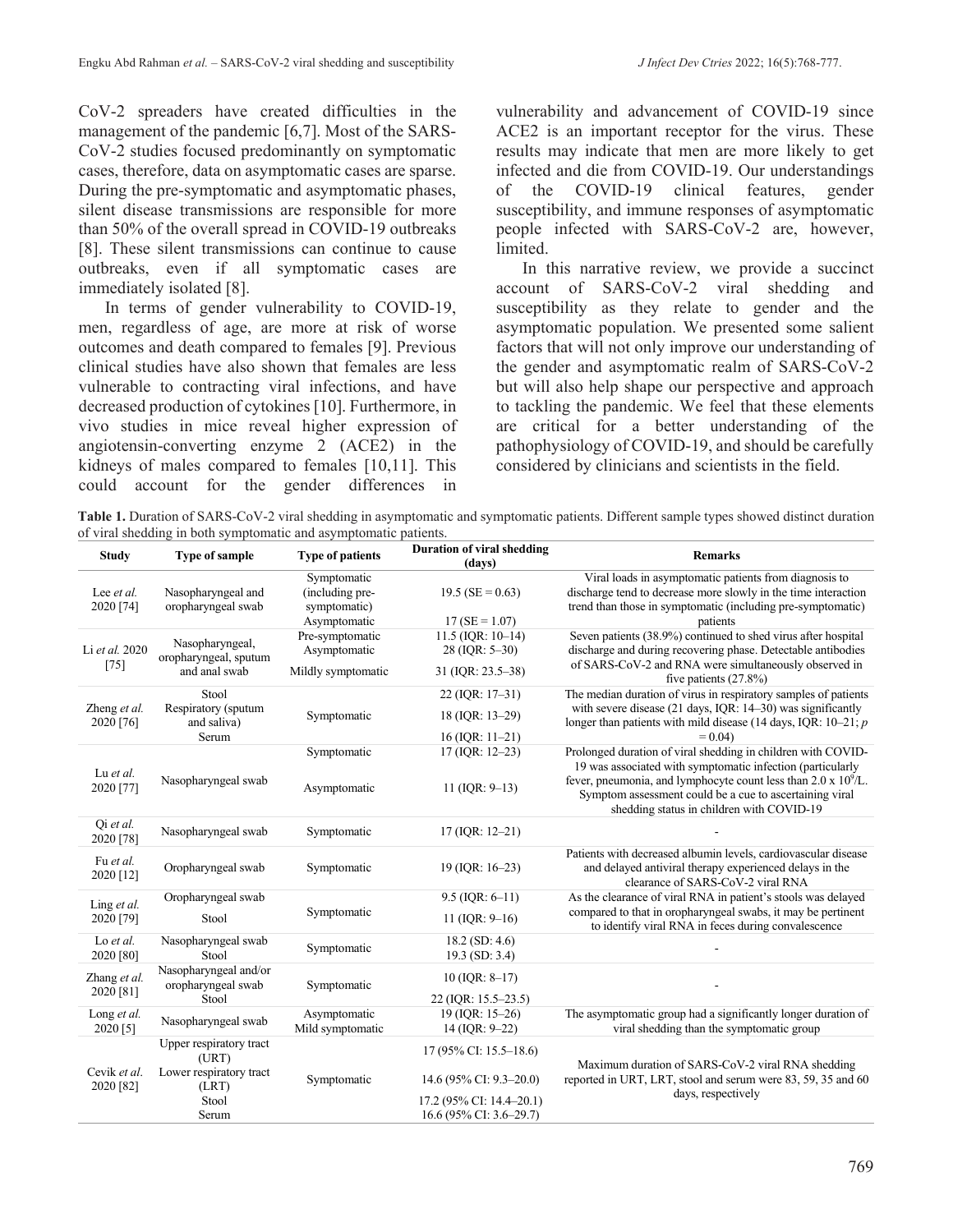### **SARS-CoV-2 viral shedding**

Absolute reliance on viral shedding as a marker of infectivity in COVID-19 infection may be misleading as variations abound in the duration of SARS-CoV-2 viral shedding (Table 1). Similarly, the determination of infectivity based on positive quantitative reverse transcription polymerase chain reaction (RT-qPCR) can be misleading because the test detects both viable and non-viable SARS-CoV-2 [12]. Further studies are required to investigate whether or not SARS-CoV-2 patients with consistent positive RT-qPCR results remain infectious [12]. Depending on factors such as host immune system, amount of viral inoculum, etc., viral shedding and infectivity can differ between asymptomatic and symptomatic patients.

Current evidence indicates that SARS-CoV-2 viral loads in the respiratory tract can peak earlier compared to SARS-CoV [13,22]. In addition, studies show that nose swabs contained higher viral loads compared to swabs taken from the throat [13–15]. Based on symptom, it was found that viral load in an asymptomatic patient was similar to that in symptomatic patients, suggesting the possibility of COVID-19 transmission by asymptomatic or minimally symptomatic patients [13,16]. He *et al.* reported that patients with COVID-19 could be infectious as early as 2 days prior to the onset of symptoms [17]. Cheng *et al.* found that the transmissibility of SARS-CoV-2 was higher in contacts whose exposure to the index case began within 5 days of the onset of symptoms compared to those who got exposed at a later time [18]. These data suggest that containment method (i.e., isolation of newly diagnosed cases) alone is not sufficient to halt the spread of the virus. A more generalized measure, such as social distancing, is invaluable in minimizing the spread. In addition, many patients with mild illness are not able to isolate in the hospital and other isolation facilities.

The assessment of respiratory tract samples revealed that SARS-CoV-2 viral shedding persists for up to 63 days after symptom onset, and the median period of viral shedding is placed at 12–20 days [14,19,20]. However, the contagiousness may decrease drastically from the second week after the onset of symptoms, as it becomes impossible to isolate live SARS-CoV-2 [14,16]. Moreover, a study showed that SARS-CoV-2 could not be isolated from samples with less than 106 copies/mL [16]. Severe COVID-19 cases also showed prolonged viral shedding and higher viral loads [16,20]. Patients with coronary heart disease, decreased albumin levels, concomitant hypertension, severe illness at admission, delay in antiviral therapy,

invasive mechanical ventilation, old age, and compromised immune system were reported to experience delays in SARS-CoV-2 RNA clearance [12].

Regardless of sample types, the duration of SARS-CoV-2 viral RNA shedding in both asymptomatic and symptomatic populations is comparable (Table 1). Among symptomatic patients, those with severe symptoms and comorbidities had a longer duration of viral shedding compared to pre-symptomatic or mild symptomatic patients [12,20,21]. Among sample types, prolonged detection of SARS-CoV-2 viral RNA was found in stool samples compared to other samples (Table 1), indicating the possibility of SARS-CoV-2 transmission during the convalescence phase. Since RT-qPCR cannot distinguish the viability of SARS-CoV-2, the detection of viral RNA in stools may not necessarily suggest the possibility for transmission or infectivity [22]. However, Wang *et al*. successfully grew four SARS-CoV-2 with high copy numbers from positive fecal samples and identified viable virus particles from two samples using electron microscopy [15]. These findings need to be further investigated in larger cohorts of patients in order to demonstrate the transmission and infectivity of SARS-CoV-2 from feces.

From a gender perspective, few studies reported males to have prolonged SARS-CoV-2 viral RNA shedding, indicating slower recovery than females [20,23,24]. In addition, Ortolan *et al*. reported that males are marginally more vulnerable to SARS-CoV-2 infection with a higher risk of presenting with a more serious disease and mortality than females [24]. However, another study involving severe COVID-19 patients did not identify a significant difference in the duration of viral RNA shedding between males and females [25].

The concern of seroconversion is another factor in understanding the infectivity of SARS-CoV-2. The relationship between seroconversion and contagiousness of COVID-19 patients is yet to be elucidated. Studies have shown that, despite seroconversion, viral shedding still occurs [14,26]. For example, Wölfel *et al*. recorded seroconversion in 50% of patients after a week, and seroconversion achieved in all patients on day 14, but viral loads did not rapidly decline [14].

# **SARS-CoV-2 susceptibility in asymptomatic population**

Asymptomatic patients with COVID-19 often include individuals with abnormal chest computed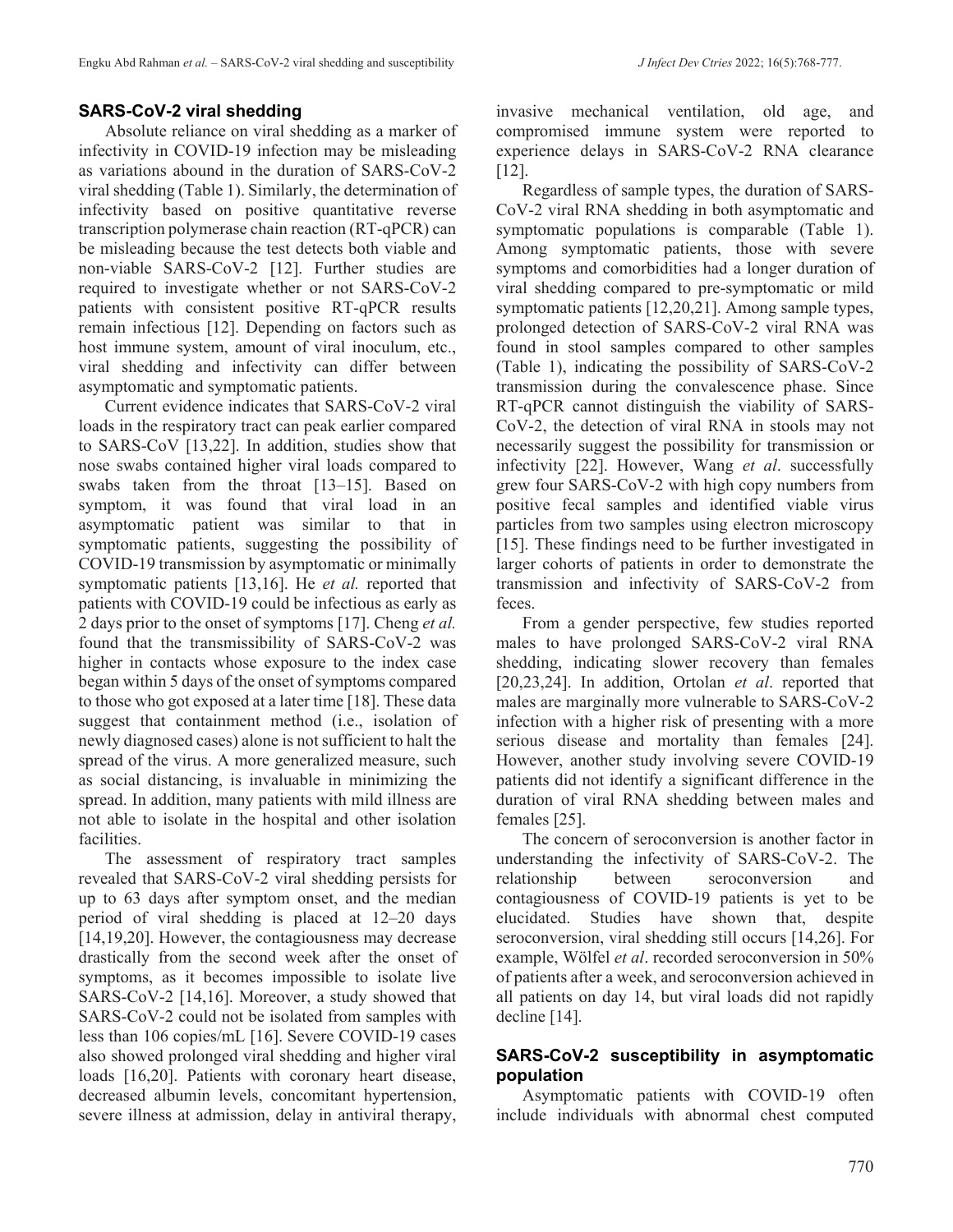tomography (CT) images and positive RT-qPCR results but experience no clinical symptoms [5]. Several studies reported that 40–45% of those infected with SARS-CoV-2 would remain asymptomatic, potentially playing a role in spreading the virus and serving as a likely source of infection within the population [27–29]. Nonetheless, the prevalence of human-to-human transmission of SARS-CoV-2 remains uncertain [29].

Asymptomatic COVID-19 patients are reported to have an immune system that responds differently to SARS-CoV-2 infection. Although with abnormal radiological findings in one or both lungs, asymptomatic patients showed lower inflammatory response characterized by reduced cytokines and chemokines concentrations compared to symptomatic patients [5]. García *et al.* mentioned that asymptomatic patients could have low SARS-CoV-2 viral load and an excellent immune response status, leading to rapid viral clearance [30]. It remains to be fully understood how and why some infected COVID-19 patients develop asymptomatic conditions. However, many factors, including environmental and host factors, appear to play a role in the establishment of asymptomatic COVID-19 infection (Figure 1).

### *Impaired Type I Interferon (IFN) function and production*

In a viral infection, the innate immune system involves in early defense by releasing pro-inflammatory cytokines. Type-1 interferons (IFN-α and IFN-β), considered one of the essential classes of cytokines, inhibit viral replication, and induce extensive IFNstimulated gene (ISG) expression that exert antiviral functions [31]. IFN-I development is rapidly triggered in the host by the identification of pathogen-associated molecular patterns (PAMPs) such as viral nucleic acids [32]. IFN-I mediated signaling, which involves interaction with transcription factors (e.g., TYK2, JAK1, STAT1, STAT2, and IRF9), rapidly stimulates the expression of hundreds of ISGs along with other IFN-I-controlled downstream molecules such as proinflammatory cytokines [33]. According to previous SARS-CoV studies, there are different SARS-CoV strategies that can inhibit IFN-I production and suppress its response to viral infection [34]. Similar to SARS-CoV, SARS-CoV-2 is thought to induce IFN-I immune response suppression and interrupt host innate immunity, resulting in failure to control viral infection at the early stage of infection [35].

Lokugamage *et al.* showed that SARS-CoV and SARS-CoV-2 exhibited marked differences in their ability to antagonize the IFN-I response. SARS-CoV-2 was more sensitive to IFN-I as activation of IFN-I pathways led to considerable impairment of viral replication [36]. Similarly, another study suggests that the use of IFN-α can reduce SARS-CoV-2 infection rate by inhibiting virus infection and replication [37]. In addition, Blanco-Melo *et al.* reported that IFN-I could efficiently restrict SARS-CoV-2 replication in vitro [38]. An investigation of the expression of ISG showed that there is significant elevation in the expression of ISGs with robust IFN response in SARS-CoV-2 infection [39]. In general, SARS-CoV encrypts at least 10 proteins which enable the virus to either evade or prevent the activation and antiviral action of IFN [33]. In SARS-CoV-2, suppression of IFN-I signaling is facilitated by ORF3a, NspI, and ORF6 proteins. The ORF3a protein promotes interferon alpha and beta receptor (IFNAR I) degradation, NspI reduces STATI phosphorylation, and ORF6 sequesters karyopherin alpha 2 and beta 1, which are associated with STAT1 phosphorylation [40–42].

Although impaired type I IFN is understood to impact viral clearance and disease severity in COVID-19 infection, data to substantiate its role in the different presentations of symptomatic and asymptomatic cases is sparse. Recent evidence, however, points at mutation in IFN-associated genes. In the study, the genome of 659 hospitalized patients with life-threatening COVID-

**Figure 1.** Asymptomatic related mechanism.



1. Impaired Type 1 Interferon (IFN) function and production; 2. Variability of human leukocyte antigen (HLA); 3. Pre-existing immunity (T cell memory); 4. SARS-CoV-2 viral inoculum.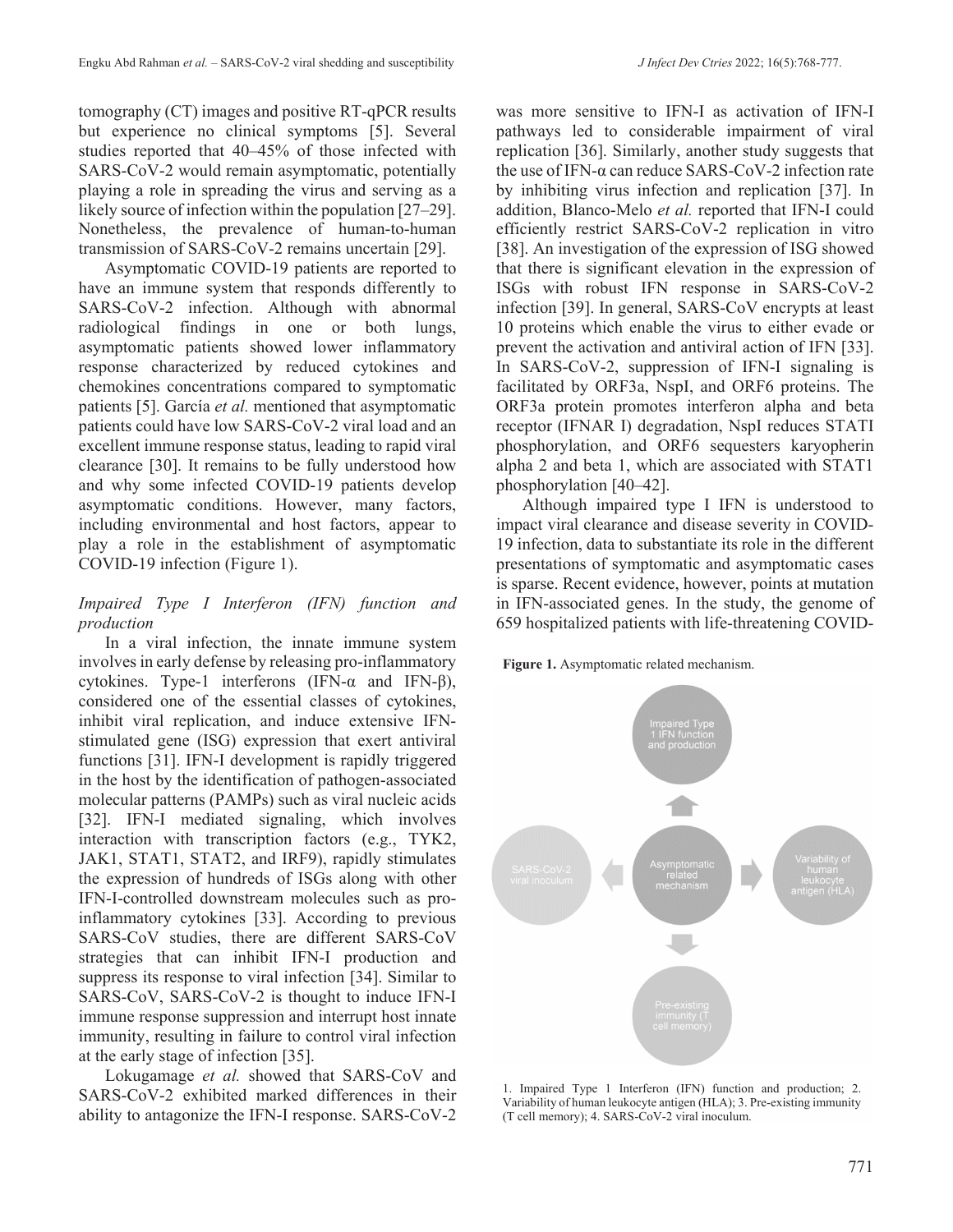19 pneumonia and 534 subjects with benign or asymptomatic infection was analyzed [43]. Among the COVID-19 patients, rare loss-of-function gene variants were found in 13 gene loci known to direct Toll-like receptor 3 (TLR3)- and interferon regulatory factor 7 (IRF7)-dependent type I IFN immunity to severe influenza virus infection. The absence of this mutation in the asymptomatic patients further strengthens the speculation that asymptomatic COVID-19 presentation is dependent on an intact IFN function.

Presence of autoantibodies could be another underlying factor. Autoantibodies are known for their ability to aberrantly identify, bind to, and neutralize self-proteins. In a recent study published in October 2020, the authors found immunoglobulin G (IgG) autoantibodies against IFN-α and/or IFN-ω in 101 patients out of the 987 with severe cases of COVID-19 [44]. These autoantibodies were absent in all the 663 patients with mild or asymptomatic cases of COVID-19 and present in only 4 of 1227 healthy subjects sampled prior to the pandemic. The presence of highly active autoantibodies may substantially deplete the needed IFN, leading to disastrous disease outcome. While this may in part explain the observed asymptomatic presentations in some of the COVID-19 patients, more studies are required to support the claim.

# *HLA variability*

In certain populations, genetic differences play a role in the establishment and progression of some diseases. For example, variation in human leukocyte antigen (HLA) has been associated with the SARS-CoV-2 infection. HLA plays a crucial role in adaptive immunity and is a classical molecule that presents small pathogen-originated peptides on the surface of infected cells [45]. Generally, all Class I and Class II HLA proteins are translated from multiple genes, giving rise to several thousand genetically diverse alleles [46]. This accounts for different degrees of affinity to various pathogenic peptides and the competence of the HLAs to present them. Thus, an individual's HLA genetic profile can influence the intensity of immune response to an intrusive pathogen, as the encoded HLA molecules may display different peptide-binding properties [46]. Barquera *et al*. reported that HLA-A\*02:02, HLA-B\*15.03, and HLA-DRB1\*01:02 are the strongest HLA binders that bind more than 1% of peptides derived from all pandemic viruses, including SARS-CoV-2 [46]. This result indicates that individuals with these HLA genetic profiles have the ability to present highly conserved SARS-CoV-2 peptides, thereby facilitating adaptive T-cell cross-protective immunity in the course

of the infection. Thus, a reduction in viral load is expected in such patients.

Up to now, there is no published evidence comparing genomic HLA profiles of asymptomatic and symptomatic COVID-19 patients. While such a study is still anticipated, it can be assumed that asymptomatic patients exhibit HLA alleles with strong binding ability. In contrast, individuals with HLA-B\*46.01 have the weakest binding capacity to peptides of SARS-CoV-2 [47], suggesting a higher likelihood of disease progression and symptom development. Furthermore, although in SARS infection, a previous study ascribed infection severity to increase in HLA-B\*46.01 allele [48]. Studies to improve our understanding of the role of HLA as it relates to asymptomatic and symptomatic COVID-19 presentations is pertinent, especially as the race for a potent vaccine continues.

### *Pre-existing immunity (T cell memory)*

One concept proposes that some people have partial immunity to the SARS-CoV-2 due to the existence of memory T cells. Several studies have reported that certain people have pre-existing reactivity to SARS-CoV-2 though they do not have previous exposure to SARS-CoV-2 [49,50]. Although the immune response mechanisms underlying this concept are uncertain, prior exposure to circulating common cold coronaviruses might be involved. Mateus *et al*. reported that the pre-existing reactivity against SARS-CoV-2 comes from memory T cells and that cross-reactive T cells can specifically detect a SARS-CoV-2 epitope together with the homologue epitope from a common cold coronavirus such as (HCoV)-OC43, HCoV-229E, HCoV-NL63, and HCoV-HKU1 [50]. Grifoni *et al.* also found SARS-CoV-2-reactive CD4+ T cells in approximately 40%–60% of healthy donors (recruited between 2015 and 2018) prior to the SARS-CoV-2 outbreak [49]. However, Le Bert *et al.* reported the existence of SARS-CoV-2-specific memory T cells in individuals with no history of SARS-CoV and COVID-19 and have not been in contact with people who had suffered SARS-CoV or COVID-19 infection in the past [51].

Sekine *et al.* reported robust T cell immunity in convalescent people with asymptomatic or mild COVID-19. In their study, a robust specific memory T cells population against SARS-CoV-2 was detected in seronegative exposed family members and convalescent people with asymptomatic and mild COVID-19, though several months after infection [52]. Memory T cell responses against SARS-CoV-2 were also found in healthy blood donors who donated blood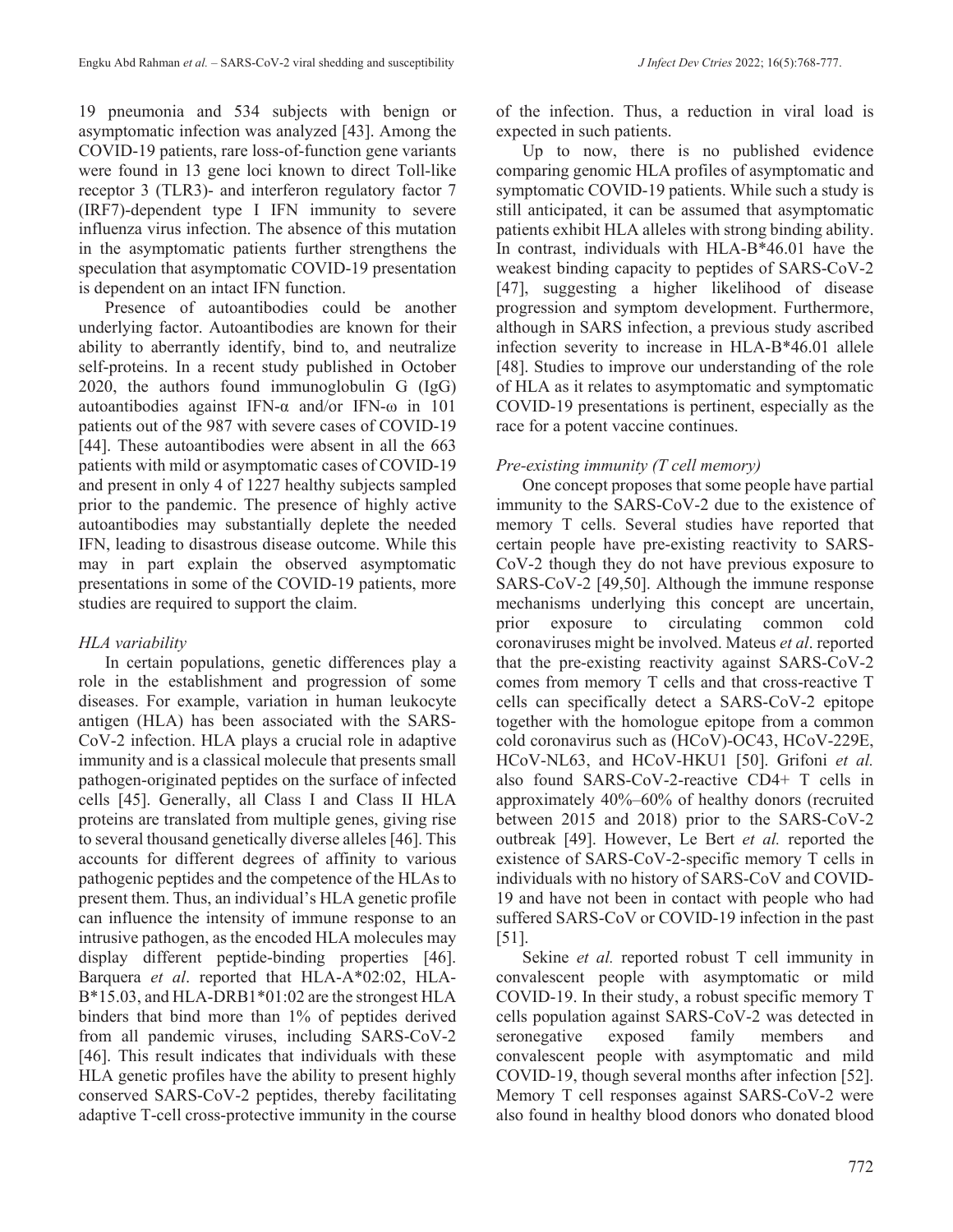before (2019) or during the pandemic (2020) [52]. In line with their observations, none of the convalescent people in the study, including those with previous mild disease, experienced further recurrent episodes of COVID-19 [52]. The immune system of individuals with this pre-existing immunity would apparently ward off or reduce SARS-CoV-2 infection and/or severity, hence their asymptomatic presentations. However, more studies are needed to support this concept.

# *SARS-CoV-2 viral inoculum*

The quantity of viral inoculum and the condition of the immune system during the incubation period (presymptomatic), real asymptomatic, and pseudoasymptomatic periods can influence the susceptibility to and severity of COVID-19 infection. Given that disease severity was associated with infectious dose of influenza A virus in animal model, Paulo *et al*. used a simulation model to demonstrate the association of infectious dose and the rate of case fatality [53]. They found that the fewer the number of infectious individuals in the population, the lower the number of severe infections and case fatality rate. This observation was in part attributed to limited simultaneous contacts between susceptible persons and infectious ones. Thus, one possible theory to explain asymptomatic presentation in COVID-19 is the relationship between viral dose inoculation and the use of facemasks. The use of facemasks can considerably reduce exposure to the SARS-CoV-2 [54], which could result in mild infection due to limited dose of the viral particles.

Following the first reported case of fever in a cruise ship SARS-CoV-2 outbreak, all the passengers and crew utilized surgical or N95 masks in addition to isolation protocols. Although 128 of the 217 passengers and staff were ultimately positive with SARS-CoV-2, 81% of the infected people were asymptomatic [55]. On the contrary, on the Diamond Princess cruise ship where masks were not used, asymptomatic infections were observed in 47% of those infected by the virus [56].

An in vivo study by Chan *et al.* demonstrated noncontact transmission in 66.7% of exposed naïve hamsters following exposure to SARS-CoV-2 infected hamsters [57]. Interestingly, the use of surgical mask partition to contain the exhaled respiratory droplets from infected hamsters significantly decreased the transmission rate of SARS-CoV-2 to  $16.7\%$  ( $p = 0.019$ ) [57]. In addition, unlike serious clinical manifestations observed in the challenged index hamsters, infected naïve hamsters had lower clinical scores, milder histopathological changes, and lower viral nucleocapsid antigen expression in respiratory tissues. The aforementioned findings support the assertion that mask-wearing reduces the transmission of SARS-CoV-2.

Although it is plausible that reduction in the viral inoculum is insufficient to prevent infection, masks can lower the required infectious dose. Lower SARS-CoV-2 viral inoculum suggests that infection takes time to build up while providing the immune system sufficient time to respond [58]. In contrast, higher SARS-CoV-2 viral inoculum implies higher viral load which could easily overwhelm the immune system, thus, facilitating disease severity. According to Virlogeux *et al.,* a shorter incubation period could be indicative of a higher infective dose, contributing to faster or higher viral replication, an out-running adaptive immune response, or a more aggressive and damaging inflammatory responses, ultimately leading to more serious diseases [59].

# **SARS-CoV-2 and gender susceptibility**

The rate of SARS-CoV-2 infection among males and females appears to vary. In a meta-analysis based on 43 studies published between 24th January 2020 and 28th February 2020, the percentage of male patients ranged from 29.0-77.0% (median 56.5 %) [60]. Based on epidemiological data across 38 countries, the case fatality rate among males is 1.7 times higher than females, with an increased risk of death for males above 30 years old [61].

Several studies suggested that the biological differences between males and females, such as sex chromosomes, sex hormones, genome, and epigenetics may affect SARS-CoV-2 infection [61]. The difference in the copy number of X-linked genes (TLR-7, TLR8, CD40L, FOXP3, and CXCR3) may account for any other possible sex advantage for disease susceptibility. These X-linked immunoregulatory genes modulate the innate and adaptive immune response to virus infection and influence the immune response [62]. It was suggested that women would have over-expression of these X-linked immunoregulatory genes because of the extra X chromosome. Therefore, women may have higher levels of antibodies and CD4+ T cells and lower viral load levels than men [63]. In this context, the role played by the Toll-like receptor 7 (TLR7) is very important [64]. TLR7 recognizes viral single-stranded RNA and is therefore likely to be implicated in the clearance of SARS-CoV-2. The expression level of TLR7 in innate immune cells is greater in females than in males [62], which leads to higher immune response and viral infection resistance. In COVID-19, the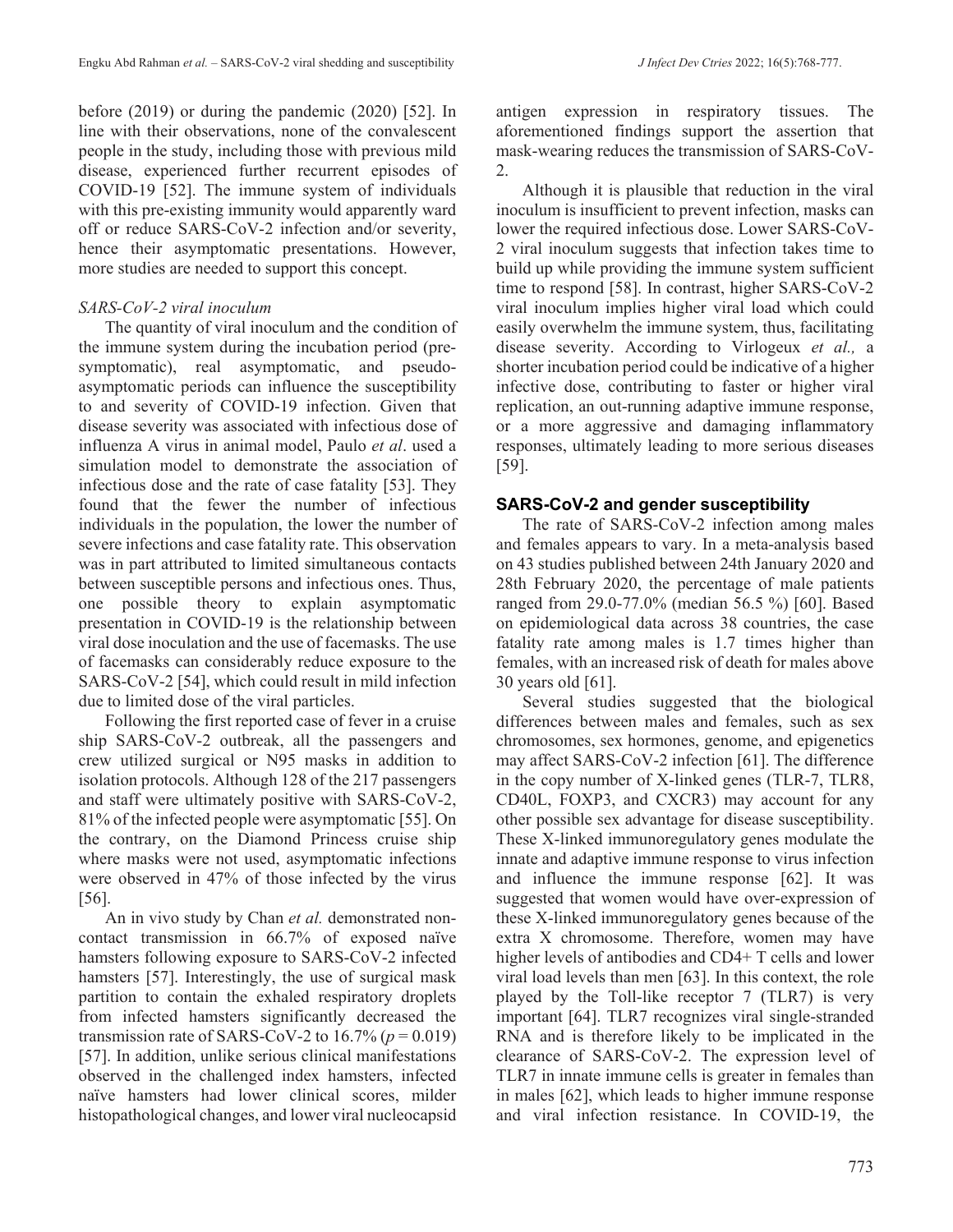occurrence of high levels of IL-6 and other inflammatory cytokines (the cytokine storm) is linked to a worse prognosis [65]. Interestingly, in females, the production of inflammatory IL-6 after a viral infection is lower than in males and is often associated with an improved life expectancy [66].

Sex hormones can be considered important determinants of SARS-CoV-2 susceptibility. Estrogen is a positive stimulator of the immune response, particularly with increasing the activity and proliferation of T-cells [67]. Estrogen increases humoral responses from B lymphocytes, producing more antibodies in females than males through enhancing IgG and IgM antibodies [68]. Also, estrogen increases neutrophil activation in non-infectious states while reducing the expression of TLR4 [68], whereas testosterone suppresses innate immune responses by reducing cytokine production and proliferation of lymphocytes [68]. Men with higher testosterone levels exhibited lower titers of antibodies after vaccination compared to women who have lower testosterone levels [68]. Therefore, the levels of testosterone and estrogen in men and women could predispose individuals to different levels of severity in COVID-19 symptoms [10].

SARS-CoV-2 susceptibility has also been ascribed to the association between SARS-CoV-2 and ACE2, the target receptor expressed in the virally exposed epitheliums [69]. This receptor is primarily involved in the first step of viral entry [70]. As ACE2 receptors are a significant part of the COVID-19 pathogenesis, genetic disparities can affect their expressions, and ultimately alter the normal interaction between SARS-CoV-2 and the host. The gene that codes for the ACE2 receptor is located on the X chromosome [71]. Increased estrogen levels will down-regulate the expression of ACE2 receptor [61]. Nevertheless, in female mice, it was found that the expression of ACE2 seems to increase with menstrual cycle and age. It was then hypothesized that the elderly and pregnant patients may increase their risk for COVID-19 because of the increased expression of ACE2 expression [10]. Generally, the increased estrogen in females reduces their chance of viral infections from increased macrophage/neutrophil/dendritic cell activity, humoral response, and T-cell function compared to males. It is believed that the increased immune response in females reduces their susceptibility to COVID-19. The biological mechanism behind these differences also needs further elucidation.

Qian *et al.* reported that there is heterogeneity in ACE2 expression in human alveolar type II cells from

different individuals, suggesting variation in susceptibility to SARS-CoV infection [72]. Ortiz-Fernández and Sawalha reported a substantial heterogeneity in the genetic determinants of ACE2 and transmembrane protease serine 2 (TMPRSS2) expressions in different sex groups in the South Asian and East Asian populations [73]. In addition, a genetic predisposition for lower expression levels of ACE2 and TMPRSS2 genes are seen in African populations [73]. These data indicate that host genetic profiles influence inter-individual variability in vulnerability and severity of COVID-19.

# **Conclusions**

Globally, several new cases of COVID-19 infection are recorded daily. This pandemic has triggered severe public health issues, and healthcare systems around the world, for the most part, have been overwhelmed. Management and control have been largely through isolation and contact tracing – an effort that seemed to have been sabotaged by asymptomatic COVID-19 patients, as they continue to silently spread the virus. In this review, SARS-CoV-2 viral shedding and susceptibility as it relates to asymptomatic COVID-19 patients were discussed. More investigations on asymptomatic populations are needed to broaden our understanding of the pathogenesis of the virus.

# **Acknowledgements**

This research was supported by Universiti Sains Malaysia (USM) through Short Term Grant Scheme 304/PPSP/6315459 and 304/PCCB/6315450. The first (E.N.S.E.A.R.) and third (A.A.I.) authors are financially supported by Universiti Sains Malaysia (USM) via USM Fellowship Scheme.

# **Authors' Contributions**

Conceptualization, E.N.S.E.A.R., A.M.R.M.A.F and C.Y.Y.; validation, E.N.S.E.A.R. and A.M.R.M.A.F; writing – original draft preparation, E.N.S.E.A.R., A.M.R.M.A.F, A.A.I and F.M.; writing – review and editing, E.N.S.E.A.R., A.M.R.M.A.F, A.A.I., F.M., G.F. and C.Y.Y. All authors have read and agreed to the published version of the manuscript.

#### **References**

- 1. Zhu N, Zhang D, Wang W, Li X, Yang B (2020) A novel coronavirus from patients with pneumonia in China, 2019. N Engl J Med 382: 727–733.
- 2. World Health Organization WHO (2020) WHO emergencies coronavirus emergency comittee second meeting. Available: https://www.who.int/docs/defaultsource/coronaviruse/transcripts/ihr-emergency-committee-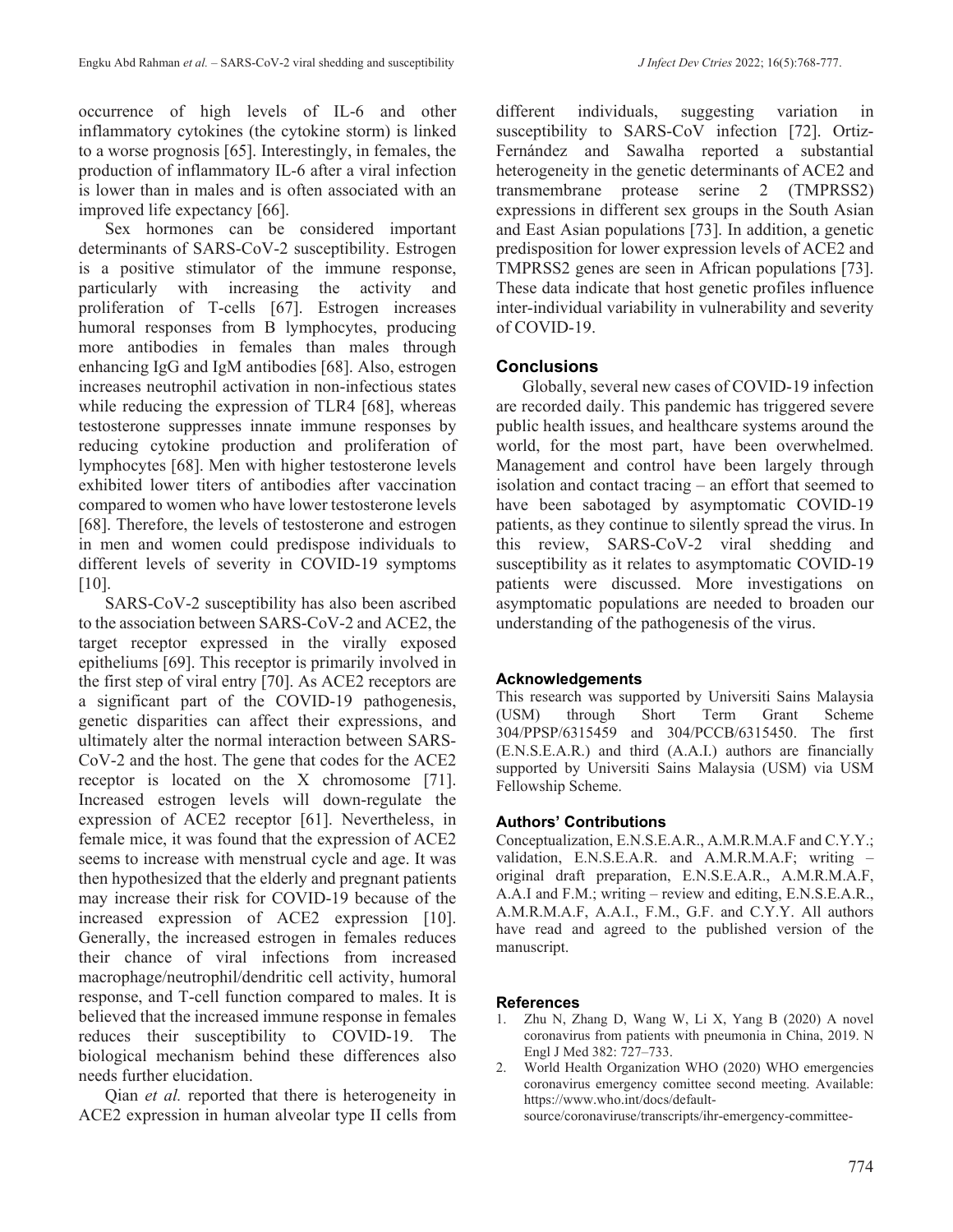for-pneumonia-due-to-the-novel-coronavirus-2019-ncovpress-briefing-transcript-30012020.pdf?sfvrsn=c9463ac1\_2. Accessed: 30 December 2020.

- 3. World Health Organization WHO (2020) Coronavirus disease (COVID-19) situation report - 174. Geneva. Available: https://www.who.int/docs/defaultsource/coronaviruse/situation-reports/20200712-covid-19 sitrep-174.pdf?sfvrsn=5d1c1b2c 2. Accessed: 30 December 2020.
- 4. World Health Organization WHO (2020) WHO Director-General's opening remarks at the media briefing on COVID-19. Available: https://www.who.int/dg/speeches/detail/whodirector-general-s-opening-remarks-at-the-media-briefing-oncovid-19---13-july-2020. Accessed: 30 December 2020.
- 5. Long QX, Tang XJ, Shi QL, Li Q, Deng HJ (2020) Clinical and immunological assessment of asymptomatic SARS-CoV-2 infections. Nat Med. 26: 1200 – 1204.
- 6. Bai Y, Yao L, Wei T, Tian F, Jin DY (2020) Presumed asymptomatic carrier transmission of COVID-19. JAMA 323: 1406–1407.
- 7. Hu Z, Song C, Xu C, Jin G, Chen Y (2020) Clinical characteristics of 24 asymptomatic infections with COVID-19 screened among close contacts in Nanjing, China. Sci China Life Sci 63: 706–711.
- 8. Moghadas SM, Fitzpatrick MC, Sah P, Pandey A, Shoukat A, Burton HS, Alison PG (2020) The implications of silent transmission for the control of COVID-19 outbreaks. Proc Natl Acad Sci: 202008373.
- 9. Jin JM, Bai P, He W, Wu F, Liu XF (2020) Gender differences in patients with COVID-19: focus on severity and mortality. Front Public Health 8: 152.
- 10. Kopel J, Perisetti A, Roghani A, Aziz M, Gajendran M (2020) Racial and gender-based differences in COVID-19. Front Public Health 8: 418.
- 11. Liu J, Ji H, Zheng W, Wu X, Zhu JJ (2010) Sex differences in renal angiotensin converting enzyme 2 (ACE2) activity are 17B-oestradiol-dependent and sex chromosome-independent. Biol Sex Differ 1: 6.
- 12. Fu Y, Han P, Zhu R, Bai T, Yi J (2020) Risk factors for viral RNA shedding in COVID-19 patients. Eur Respir J: 2001190.
- 13. Zou L, Ruan F, Huang M, Liang L, Huang H (2020) SARS-CoV-2 viral load in upper respiratory specimens of infected patients. N Engl J Med 382: 1177–1179.
- 14. Wölfel R, Corman VM, Guggemos W, Seilmaier M, Zange S (2020) Virological assessment of hospitalized patients with COVID-2019. Nature 581: 465–469.
- 15. Wang W, Xu Y, Gao R, Lu R, Han K (2020) Detection of SARS-CoV-2 in different types of clinical specimens. JAMA 323: 1843–1844.
- 16. Widders A, Broom A, Broom J (2020) SARS-CoV-2: the viral shedding vs infectivity dilemma. Infect Dis Heal 25: 210–215.
- 17. He X, Lau EHY, Wu P, Deng X, Wang J (2020) Temporal dynamics in viral shedding and transmissibility of COVID-19. Nat Med 26: 672–675.
- 18. Cheng HY, Jian SW, Liu DP, Ng TC, Huang WT (2020) Contact tracing assessment of COVID-19 transmission dynamics in Taiwan and risk at different exposure periods before and after symptom onset. JAMA Intern Med. 180: 1156–1163.
- 19. Young BE, Ong SWX, Kalimuddin S, Low JG, Tan SY (2020) Epidemiologic features and clinical course of patients infected with SARS-CoV-2 in Singapore. JAMA 323: 1488–1494.
- 20. Karia R, Nagraj S (2020) A review of viral shedding in resolved and convalescent COVID-19 patients. SN Compr Clin Med: 1–10.
- 21. To KK-W, Tsang OT-Y, Leung W-S, Tam AR, Wu T-C, Lung D-C, Yip CC-Y, Cai J-P, Chan JM-C, Chik TS-H, Lau DP-L, Choi C Y-C, Chen L-L, Chan W-M, Chan K-H, Ip JD, Ng AC-K, Poon RW-S, Luo C-T, Cheng VC-C, Chan JF-W, Hung IF-N, Chen Z, Chen H, Yuen K-Y (2020) Temporal profiles of viral load in posterior oropharyngeal saliva samples and serum antibody responses during infection by SARS-CoV-2: an observational cohort study. Lancet Infect Dis 20: 565–574.
- 22. Kipkorir V, Cheruiyot I, Ngure B, Misiani M, Munguti J (2020) Prolonged SARS-CoV-2 RNA detection in anal/rectal swabs and stool specimens in COVID-19 patients after negative conversion in nasopharyngeal RT-PCR test. J Med Virol. 92: 2328–2331.
- 23. Xu K, Chen Y, Yuan J, Yi P, Ding C (2020) Factors associated with prolonged viral RNA shedding in patients with coronavirus disease 2019 (COVID-19). Clin Infect Dis 71: 799–806.
- 24. Ortolan A, Lorenzin M, Felicetti M, Doria A, Ramonda R (2020) Does gender influence clinical expression and disease outcomes in COVID-19? A systematic review and metaanalysis. Int J Infect Dis 99: 496–504.
- 25. Zhou B, She J, Wang Y, Ma X (2020) Duration of viral shedding of discharged patients with severe COVID-19. Clin Infect Dis. 71: 2240–2242.
- 26. Liu WD, Chang SY, Wang JT, Tsai MJ, Hung CC (2020) Prolonged virus shedding even after seroconversion in a patient with COVID-19. J Infect 81: 318–356.
- 27. Kim GU, Kim MJ, Ra SH, Lee J, Bae S (2020) Clinical characteristics of asymptomatic and symptomatic patients with mild COVID-19. Clin Microbiol Infect 26: 948.e1-948.e3.
- 28. Oran DP, Topol EJ (2020) Prevalence of asymptomatic SARS-CoV-2 infection : a narrative review. Ann Intern Med 173: 362–367.
- 29. Al-Sadeq DW, Nasrallah GK (2020) The incidence of the novel coronavirus SARS-CoV-2 among asymptomatic patients: a systematic review. Int J Infect Dis 98: 372–380.
- 30. García LF (2020) Immune response, inflammation, and the clinical spectrum of COVID-19. Front Immunol 11: 1141.
- 31. Lazear HM, Schoggins JW, Diamond MS (2019) Shared and distinct functions of Type I and Type III interferons. Immunity 50: 907–923.
- 32. Streicher F, Jouvenet N, Trends I (2019) Stimulation of innate immunity by host and viral RNAs. Trends Immunol 40: 1134– 1148.
- 33. Sa Ribero M, Jouvenet N, Dreux M, Nisole S (2020) Interplay between SARS-CoV-2 and the type I interferon response. PLoS Pathog 16: e1008737–e1008737.
- 34. Kindler E, Thiel V, Weber F (2016) Interaction of SARS and MERS coronaviruses with the antiviral interferon response. Adv Virus Res. 96: 219–243.
- 35. Hajivalili M, Hosseini M, Haji-Fatahaliha M (2020) Gaining insights on immune responses to the novel coronavirus, COVID-19 and therapeutic challenges. Life Sci 257: 118058.
- 36. Lokugamage KG, Hage A, Schindewolf C, Rajsbaum R, Menachery VD (2020) SARS-CoV-2 is sensitive to type I interferon pretreatment. bioRxiv: doi:10.1101/2020.03.07.982264.
- 37. Sallard E, Lescure F-X, Yazdanpanah Y, Mentre F, Peiffer-Smadja N (2020) Type 1 interferons as a potential treatment against COVID-19. Antivir Res 178: 104791.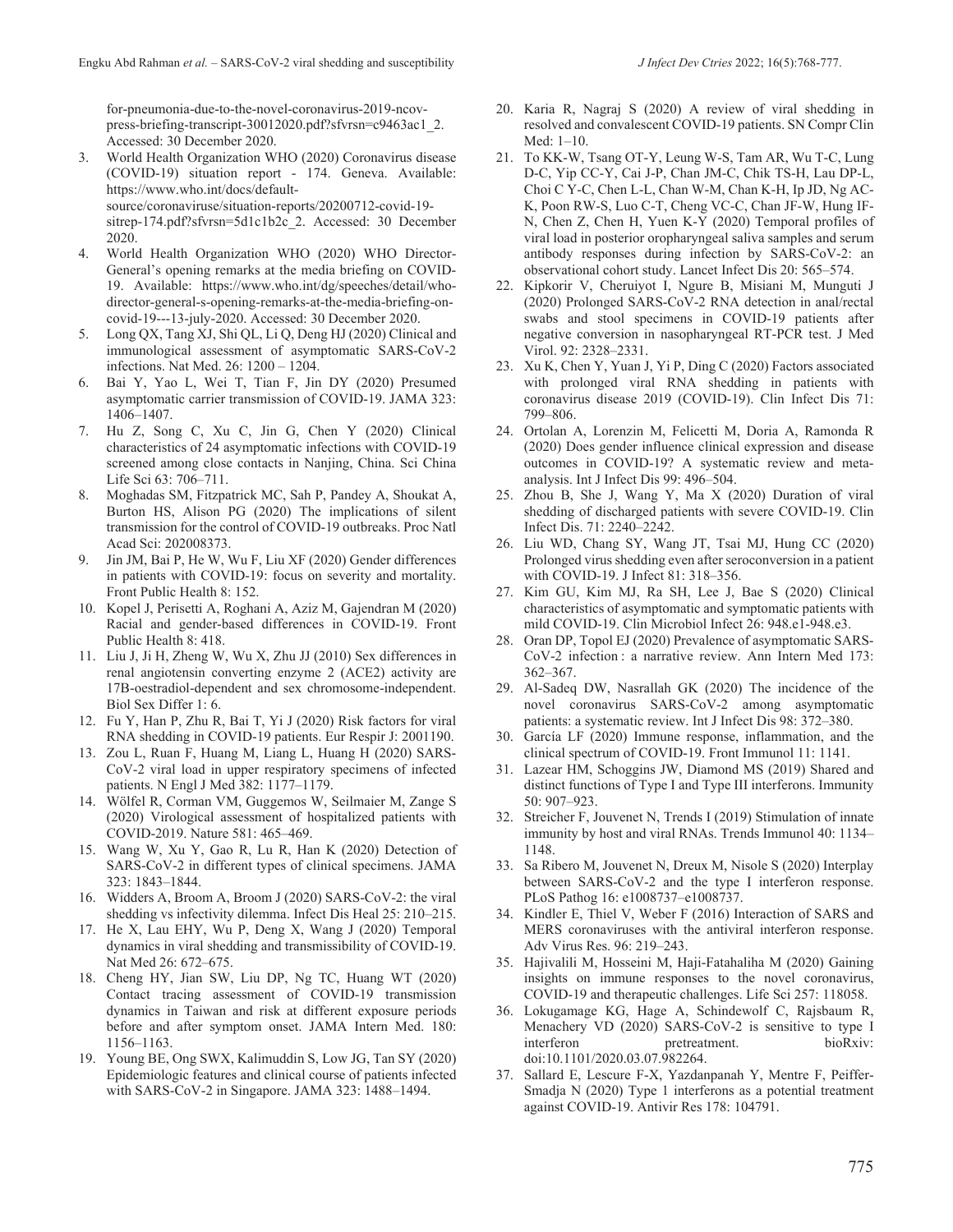- 38. Blanco-Melo D, Nilsson-Payant BE, Liu WC, Uhl S, Hoagland D (2020) Imbalanced host response to SARS-CoV-2 drives development of COVID-19. Cell 181: 1036-1045.e9.
- 39. Zhou Z, Ren L, Zhang L, Zhong J, Xiao Y (2020) Heightened innate immune responses in the respiratory tract of COVID-19 patients. Cell Host Microbe 27: 883-890.e2.
- 40. Frieman M, Yount B, Heise M, Kopecky-Bromberg SA, Palese P (2007) Severe acute respiratory syndrome coronavirus ORF6 antagonizes STAT1 function by sequestering nuclear import factors on the rough endoplasmic reticulum/Golgi membrane. J Virol 81: 9812–9824.
- 41. Thoms M, Buschauer R, Ameismeier M, Koepke L, Denk T (2020) Structural basis for translational shutdown and immune evasion by the Nsp1 protein of SARS-CoV-2. Science 369: 1249.
- 42. Konno Y, Kimura I, Uriu K, Fukushi M, Irie T (2020) SARS-CoV-2 ORF3b is a potent interferon antagonist whose activity is increased by a naturally occurring elongation variant. Cell Rep 32: 108185.
- 43. Zhang Q, Bastard P, Liu Z, Le Pen J, Moncada-Velez M (2020) Inborn errors of type I IFN immunity in patients with lifethreatening COVID-19. Science 370: eabd4570.
- 44. Bastard P, Rosen LB, Zhang Q, Michailidis E, Hoffmann HH (2020) Autoantibodies against type I IFNs in patients with lifethreatening COVID-19. Science 370: eabd4585.
- 45. Klein J, Sato A (2000) The HLA system. N Engl J Med 343: 702–709.
- 46. Barquera R, Collen E, Di D, Buhler S, Teixeira J (2020) Binding affinities of 438 HLA proteins to complete proteomes of seven pandemic viruses and distributions of strongest and weakest HLA peptide binders in populations worldwide. HLA 96: 277–298.
- 47. Nguyen A, David JK, Maden SK, Wood MA, Weeder BR (2020) Human leukocyte antigen susceptibility map for severe acute respiratory syndrome coronavirus 2. J Virol 94: e00510- 20.
- 48. Lin M, Tseng HK, Trejaut JA, Lee HL, Loo JH (2003) Association of HLA class I with severe acute respiratory syndrome coronavirus infection. BMC Med Genet 4: 9.
- 49. Grifoni A, Weiskopf D, Ramirez SI, Mateus J, Dan JM (2020) Targets of T Cell responses to SARS-CoV-2 coronavirus in humans with COVID-19 disease and unexposed individuals. Cell 181: 1489-1501.e15.
- 50. Mateus J, Grifoni A, Tarke A, Sidney J, Ramirez SI (2020) Selective and cross-reactive SARS-CoV-2 T cell epitopes in unexposed humans. Science 370: 89.
- 51. Le Bert N, Tan AT, Kunasegaran K, Tham CYL, Hafezi M (2020) SARS-CoV-2-specific T cell immunity in cases of COVID-19 and SARS, and uninfected controls. Nature 584: 457–462.
- 52. Sekine T, Perez-Potti A, Rivera-Ballesteros O, Strålin K, Gorin JB (2020) Robust T cell immunity in convalescent individuals with asymptomatic or mild COVID-19. Cell 183: 158-168.e14.
- 53. Paulo AC, Correia-Neves M, Domingos T, Murta AG, Pedrosa J (2010) Influenza infectious dose may explain the high mortality of the second and third wave of 1918–1919 influenza pandemic. PLoS One 5: e11655.
- 54. Gandhi M, Beyrer C, Goosby E (2020) Masks do more than protect others during COVID-19: reducing the inoculum of SARS-CoV-2 to protect the wearer. J Gen Intern Med 35: 3063–3066.
- 55. Ing AJ, Cocks C, Green JP (2020) COVID-19: in the footsteps of Ernest Shackleton. Thorax 75: 693.
- 56. Amir V, Shelby Lin E (2020) Nearly half of Diamond Princess cruise ship passengers and crew who had coronavirus were asymptomatic when tested, CDC report says. 2020. Available: https://edition.cnn.com/2020/03/24/us/diamond-princesscruise-ship-asymptomatic-tests/index.html. Accessed: 30 December 2020.
- 57. Chan JFW, Yuan S, Zhang AJ, Poon VKM, Chan CCS (2020) Surgical mask partition reduces the risk of noncontact transmission in a golden Syrian hamster model for coronavirus disease 2019 (COVID-19). Clin Infect Dis 71: 2139–2149.
- 58. Longrich NR, Sheppard SK (2020) Public use of masks to control the coronavirus pandemic. Preprints 2020040021.
- 59. Virlogeux V, Fang VJ, Wu JT, Ho LM, Peiris JSM (2015) Incubation period duration and severity of clinical disease following severe acute respiratory syndrome coronavirus infection. Epidemiology 26: 666–669.
- 60. Fu L, Wang B, Yuan T, Chen X, Ao Y (2020) Clinical characteristics of coronavirus disease 2019 (COVID-19) in China: a systematic review and meta-analysis. J Infect 80: 656– 665.
- 61. Scully EP, Haverfield J, Ursin RL, Tannenbaum C, Klein SL (2020) Considering how biological sex impacts immune responses and COVID-19 outcomes. Nat Rev Immunol 20: 442–447.
- 62. Klein SL, Flanagan KL (2016) Sex differences in immune responses. Nat Rev Immunol 16: 626–638.
- 63. Conti P, Younes A, Agents JBRH (2020) Coronavirus COV-19/SARS-CoV-2 affects women less than men: clinical response to viral infection. J Biol Homeost Agents 34: 339– 343.
- 64. de Groot NG, Bontrop RE (2020) COVID-19 pandemic: is a gender-defined dosage effect responsible for the high mortality rate among males? Immunogenetics 72: 275–277.
- 65. Hirano T, Murakami M (2020) COVID-19: a new virus, but a familiar receptor and cytokine release syndrome. Immunity 52: 731–733.
- 66. Zhu Z, Cai T, Fan L, Lou K, Hua X (2020) Clinical value of immune-inflammatory parameters to assess the severity of coronavirus disease 2019. Int J Infect Dis 95: 332–339.
- 67. Mohammad I, Starskaia I, Nagy T, Guo J, Yatkin E (2018) Estrogen receptor α contributes to T cell–mediated autoimmune inflammation by promoting T cell activation and proliferation. Sci Signal 11: eaap9415.
- 68. Jaillon S, Berthenet K, Garlanda C (2019) Sexual dimorphism in innate immunity. Clin Rev Allergy Immunol 56: 308–321.
- 69. Wan Y, Shang J, Graham R, Baric RS, Li F (2020) Receptor recognition by the novel coronavirus from Wuhan: an analysis based on decade-long structural studies of SARS coronavirus. J Virol 94: e00127-20.
- 70. Ni W, Yang X, Yang D, Bao J, Li R (2020) Role of angiotensin-converting enzyme 2 (ACE2) in COVID-19. Crit Care 24: 422.
- 71. Gemmati D, Bramanti B, Serino ML, Secchiero P, Zauli G (2020) COVID-19 and individual genetic susceptibility/receptivity: role of ACE1/ACE2 genes, immunity, inflammation and coagulation. Might the double Xchromosome in females be protective against SARS-CoV-2 compared to the single X-Chromosome in males? Int J Mol Sci 21: 3474.
- 72. Qian Z, Travanty EA, Oko L, Edeen K, Berglund A (2013) Innate immune response of human alveolar type II cells infected with severe acute respiratory syndrome-coronavirus. Am J Respir Cell Mol Biol 48: 742–748.